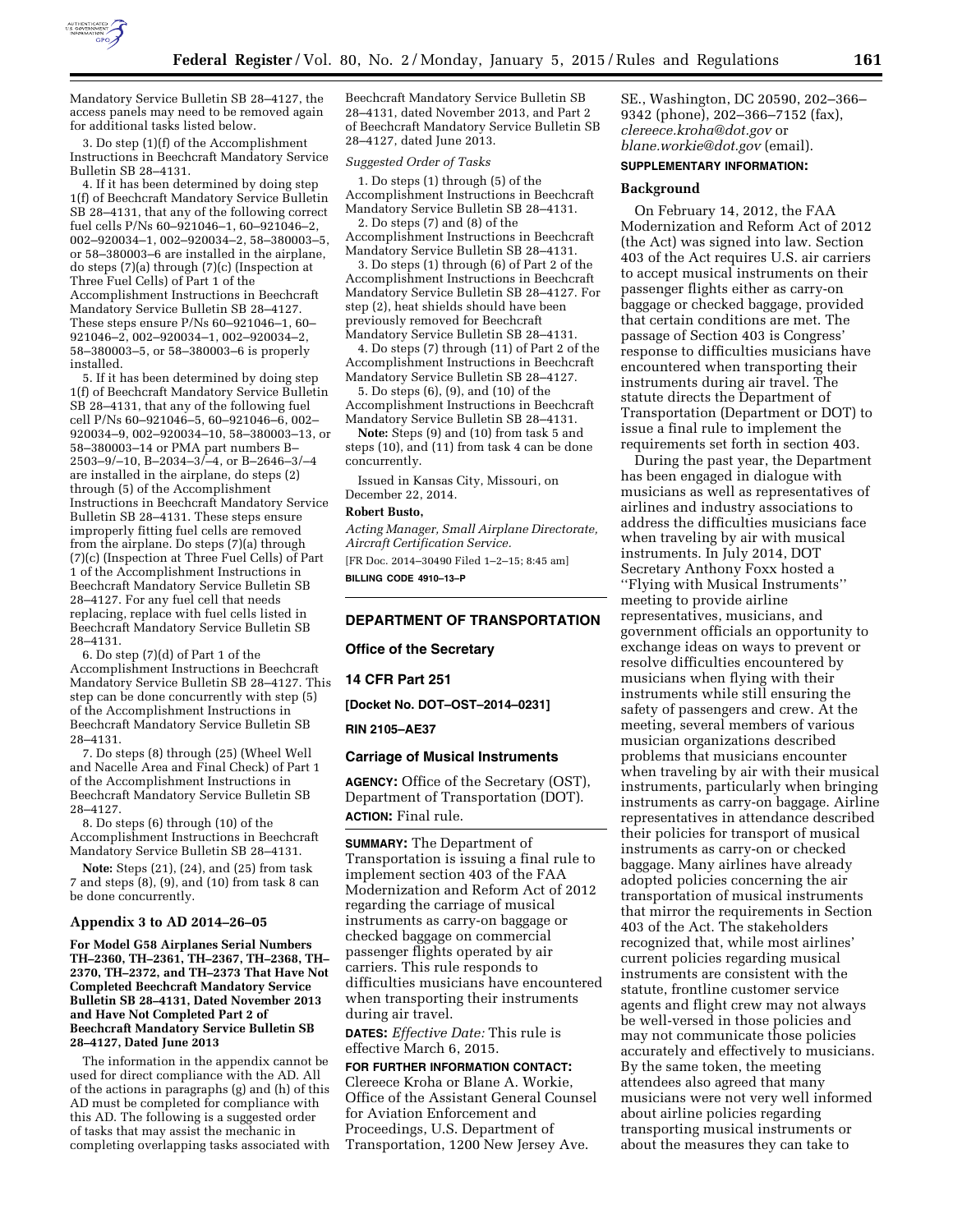better prepare themselves to ensure that the transport goes smoothly.

Since then, the stakeholders have voluntarily taken certain steps to better understand the extent of the problem and prevent or minimize confusion over musical instruments as carry-on baggage. The American Federation of Musicians (AFM) has shared with the airline industry a survey it conducted among its members that identified problematic areas when traveling by air with instruments. Airlines for America (A4A), the trade organization for major U.S. airlines, established a page on its Web site that provides a summary of member airlines' baggage policy regarding musical instruments and links to each individual carrier's Web page for that information. The Department has created a Web page providing useful tips and information for consumers on how to prepare for air travel with musical instruments. The Department also convened a follow-up meeting in September 2014, and may conduct additional such meetings to further explore problems facing musicians when traveling by air that are not specifically addressed by the statute. This cooperation between musician organizations and airline representatives as a parallel approach to the Department's rulemaking may achieve the optimal result of ensuring the safe transport of musical instruments by air and increasing efficiency and customer satisfaction.

### **Provisions of the Final Rule**

#### *Covered Entities and Flights*

Section 403 of the Act covers ''[a]n air carrier providing air transportation.'' According to the definition in 49 U.S.C. 40102(a)(2), ''air carrier'' means a citizen of the United States undertaking by any means, directly or indirectly, to provide air transportation. 49 U.S.C. 40102(a)(5) provides that ''air transportation'' includes foreign air transportation or interstate air transportation. Those terms in turn are defined in 49 U.S.C. 40102(a) to mean the transportation of passengers or property by aircraft as a common carrier for compensation. Thus, this final rule implementing Section 403 covers all U.S. certificated and commuter carriers, as well as air taxis operating under exemption authority, that provide air transportation to the public directly, regardless of the size of the aircraft they operate, and all indirect carriers such as public charter operators. It covers the scheduled and charter flights operated by these carriers in domestic or international air transportation. This final rule covers public charter

operators only to the extent the public charter operator at issue handles checked and carry-on baggage acceptance for the flight. In this situation, if the carriage of a musical instrument is consistent with the Federal Aviation Administration (FAA) approved carry-on baggage or checked baggage program of the direct air carrier operating a public charter flight and there is room for the instrument at the time the passenger in question attempts to board, the public charter operator must accept the instrument as carry-on or checked baggage as appropriate.

### *Transport of Small Instruments as Carry-On Baggage*

This rule requires that carriers must allow a passenger to carry into the cabin and stow a small musical instrument, such a violin or a guitar, in a suitable baggage compartment, such as the overhead bin or under the seats in accordance with FAA safety regulations. The FAA regulations require each carrier holding a Part 121 or Part 135 operating certificate to ensure that carryon baggage is carried on board in accordance with an FAA-approved carry-on baggage program. See 14 CFR 121.285, 121.589, and 135.87. Further, in Advisory Circular (AC) 121–29B, FAA provides 11 categories of information that a carrier's carry-on baggage program must address, including a description of procedures a carrier will follow for stowage of ''unusual or fragile items'' (See AC 121– 29B Section 4(e)(3)). Although not specifically referring to musical instruments, we believe this section is applicable to the transport of musical instruments as they tend to fall into the category of ''unusual or fragile items'' due to their size, shape, and nature. Section 4(e)(3) provides that if the crew cannot check or stow an unusual or fragile item in a manner that ensures the safety of the aircraft and its occupants, the passenger will have to ship that item by some other means. In complying with this final rule and accepting a passenger's musical instrument as carryon baggage for stowage in an approved compartment or other specifically approved area in the cabin (*e.g.,* the overhead bin or under seats), we expect carriers to continue to follow their FAAapproved carry-on baggage programs to ensure the safety of the flight and the passengers and crew onboard. In addition, carriers should adequately inform passengers and the public about the limitations and restrictions imposed by these programs.

Section 403 of the Act and this final rule provide that carriers are required to allow passengers to stow their musical

instruments in an approved stowage area in the cabin only if at the time the passenger boards the aircraft such stowage space is available. With the exception of certain disability assistance devices, overhead bins or under seat stowage space is available to all passengers and crew members for their carry-on baggage on a ''first come, first served'' basis. Accordingly, carriers are not required to remove other passengers' or crew members' carry-on baggage that is already stowed in order to make space for a musical instrument. However, this also means carriers are not allowed to require a passenger to remove his or her musical instrument that is already safely stowed (*e.g.,* in the overhead bin) to make room for carry-on baggage of other passengers who boarded the aircraft later than the passenger with the musical instrument. This is true even if the space taken by the musical instrument could accommodate one or more other carry-on items. Because the rule does not require that musical instruments be given priority over other carry-on baggage, we encourage passengers traveling with musical instruments to take steps to board before as many other passengers as possible to ensure that space will be available for them to safely stow their instruments in the cabin. This includes utilizing preboarding opportunities that some carriers offer (usually for a fee).

This rule also states that carriers are prohibited from charging passengers with a musical instrument as carry-on baggage an additional fee other than any standard fee carriers impose for carry-on baggage. By including such a requirement in the statute, Congress clearly meant to require carriers to treat musical instruments in the cabin as no different from other carry-on baggage. For example, many carriers' FAAapproved carry-on baggage programs permit one piece of carry-on baggage plus one personal item such as a purse or a briefcase. If the passenger with the musical instrument already has these two standard items and the musical instrument is the third carry-on item, that carrier may not permit the passenger to board the aircraft with a third carry-on item. As per Federal Aviation Regulations, no air carrier may allow a passenger to board the aircraft with more carry-on items than allowed in that carrier's FAA-approved carry-on baggage program. Any fees imposed by a carrier for any piece of carry-on baggage is also applicable to a musical instrument carried onboard. This would include a situation where a carrier's FAA-approved carry-on baggage program allows each passenger two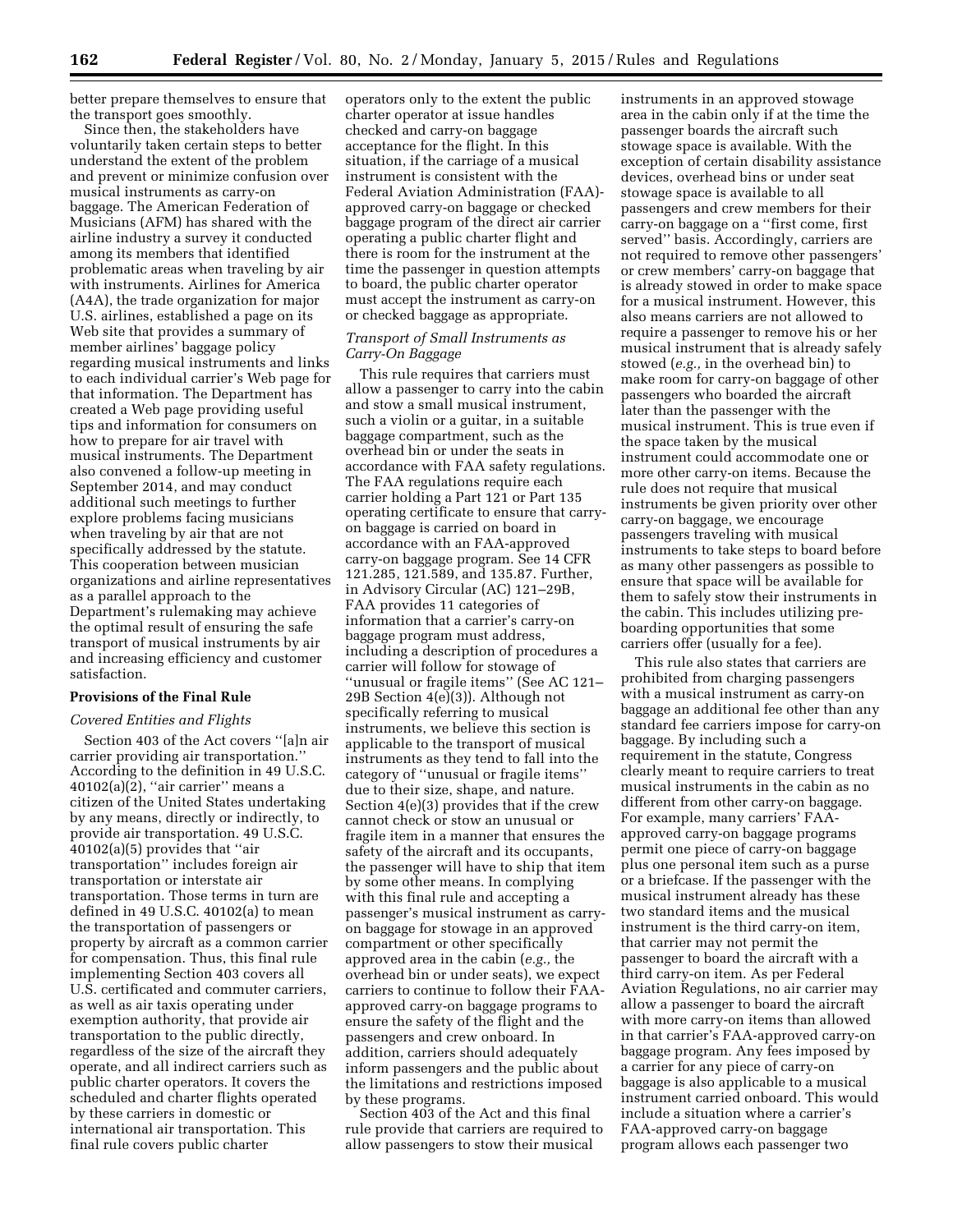pieces of carry-on baggage but the airline charges a fee for a second piece. If a passenger with a musical instrument already has one piece of (free) carry-on baggage, the airline is permitted to charge its standard fee for a second piece of carry-on baggage even if the second piece is a musical instrument.

# *Transporting Large Instruments as Carry-On Baggage*

For some musical instruments that are too large to fit in the cabin stowage areas described in the carrier's FAA-approved carry-on baggage program (*e.g.,* an overhead bin or under a seat), it is sometimes possible to secure them to a seat as ''seat baggage'' or ''cargo in passenger cabin'' as regulated by 14 CFR 121.285. As FAA Advisory Circular 121–29B: Carry-On Baggage (AC121– 29B) and relevant FAA safety regulations do not mandate that a carrier must allow in their carry-on baggage programs the stowage of a large carry-on item on a passenger seat, we do not require in this final rule that those carriers whose programs do not provide such stowage amend their programs to allow it.

We do, however, encourage these carriers to consider modifying their programs to allow the stowage of large musical instruments at passenger seats, provided that all safety requirements are met. Some of the safety requirements have already been incorporated in Section 403 and this final rule, such as the requirement that the instrument must be contained in a case or covered as to avoid injury to other passengers, and the requirement that the instrument including the case or covering cannot exceed 165 pounds or the applicable weight restriction for the aircraft. Other safety requirements contained in FAA regulations that carriers must follow when transporting a musical instrument at a seat include that the item is restrained to the inertia forces in 14 CFR 25.561; it is properly secured by a safety belt or other tie down having enough strength to eliminate the possibility of shifting under all normally anticipated flight and ground conditions; it does not impose any load on seats or the floor structure that exceeds the load limitation for those components; its location does not restrict access to or use of any required emergency or regular exit, or of the aisle in the passenger compartment; and its location does not obscure any passenger's view of the ''seat belt'' sign, ''no smoking'' sign, or required exit sign, unless an auxiliary sign or other approved means for proper notification of the passenger is provided. See 14 CFR 121.285(c) and 14 CFR 135.87(c). Also, when assigning

a seat that will be used to transport a musical instrument as cargo in the passenger cabin, carriers must not assign a seat where the instrument may obscure other passengers' view of safety signs that are required to remain visible. In the event a passenger purchases a seat for his or her musical instrument and it is later discovered that the location of the assigned seat is such that the musical instrument may obscure other passengers' view of the ''seat belt'' sign, "no smoking" sign, or required exit signs, carriers should work with the passenger to determine if any other available seat in that class of service can safely accommodate the musical instrument.

Because carriers must comply with a number of safety requirements, we encourage passengers purchasing a seat for a large musical instrument to provide advance notice to the carrier that the seat is being purchased to transport an instrument and to follow that carrier's policies regarding the transportation of the musical instrument in the cabin. Carriers whose carry-on baggage programs allow such stowage should ensure that their reservation agents and airport agents are trained to provide appropriate seat assignments to the passenger and the instrument to ensure compliance with safety requirements, and that their crews are trained and have the appropriate restraining device for securing the instrument to the seat.

With respect to the cost to a passenger to transport a musical instrument on a passenger seat, assuming all of the safety requirements are met, carriers cannot charge the passenger more than the price of a ticket for the additional seat—for example, by adding on a fee specifically for transporting a musical instrument. However, this does not preclude carriers from charging standard ancillary service fees. For example, to the extent carriers charge a fee for an advance seat assignment, and the passenger requests advance seat assignments for him or herself and for the instrument, the carrier may charge the advance seat assignment fee for each seat assignment.

# *Transporting Large Instruments as Checked Baggage*

As mandated by the Act, this rule requires carriers to accept musical instruments in the cargo compartment as checked baggage if those instruments comply with the size and weight limitations provided in Section 403 and FAA's safety regulations. As Section 403 is silent on the charges carriers may impose on transporting musical instruments in the cargo compartment,

and we recognize that carriers' cost in transporting baggage and cargo is directly related to its size and weight, consistent with the clear intent of the Act, we conclude that carriers may impose the same checked-baggage charges that apply to other checked baggage of that size and weight. If a musical instrument exceeds the size or weight limits in the carrier's free baggage allowance but does not exceed the size or weight limits of Section 403, the carrier may assess the same oversize and over-weight charges that are applicable to other checked baggage that is over-size or over-weight.

# **Good Cause for Issuing Rule Without Prior Notice and Comment**

Section 553 of the Administrative Procedure Act (5 U.S.C. 553) provides that when an agency, for good cause, finds that notice and public procedure are impractical, unnecessary, or contrary to the public interest, the agency may issue a final rule without providing notice and an opportunity for public comment (5 U.S.C. 553(b)(B)). The Department has determined that there is good cause to issue this final rule without notice and an opportunity for public comment because such notice and comment would be unnecessary. This rule implements Section 403 of the FAA Modernization and Reform Act by incorporating the statutory language virtually verbatim and without interpretation. Since the Department is exercising no discretion in issuing this rule, public comment is unnecessary.

### **Regulatory Analyses and Notices**

# *A. Executive Order 12866 (Regulatory Planning and Review) and DOT Regulatory Policies and Procedures*

The Department has determined that this action is not a significant regulatory action within the meaning of Executive Order 12866, and within the meaning of the Department of Transportation's regulatory policies and procedures. The Department is issuing a final rule to implement section 403 of the FAA Modernization and Reform Act of 2012 (Pub. L. 112–95, 49 U.S.C. 41724) regarding the carriage of musical instruments as carry-on baggage or checked baggage on commercial passenger flights operated by air carriers. In this section, we present information on current carrier policies about transporting musical instruments, provide data on various categories of beneficiaries from the rule, and estimate the costs to U.S. carriers to modify or develop instrument policies that comply with rule requirements.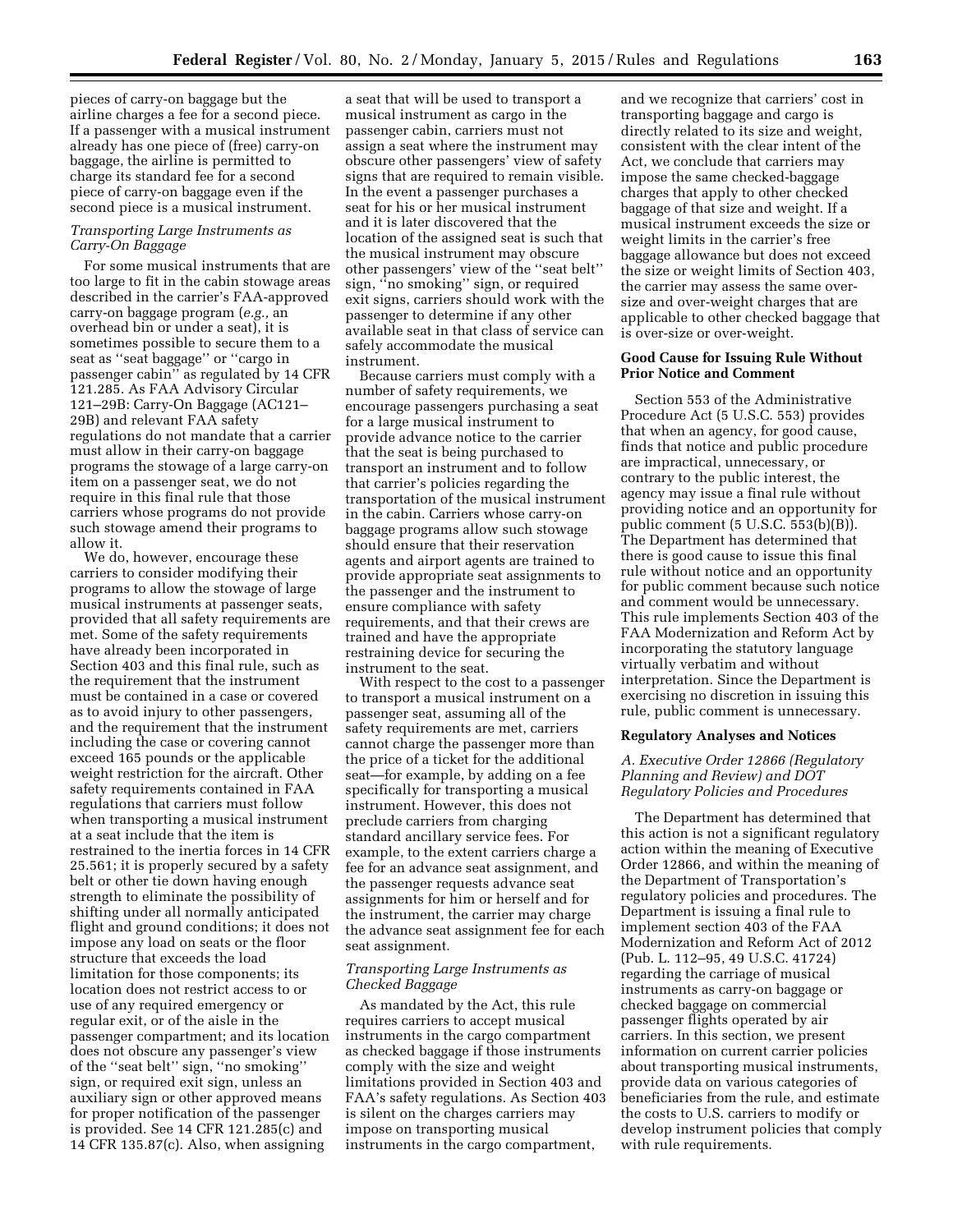#### Current Carrier Policies

Currently, most large U.S. carriers post specific policies on musical instrument carriage on their Web sites. We reviewed these policies and found that the specific size (length plus width plus height) and weight limitations for instruments carried as checked baggage vary substantially among carriers with published policies. Some carriers have maximum case size limits—typically combined dimensions of 115'', although one carrier allows cases with maximum dimensions of 126''. The threshold size for oversized baggage charges varies from 62'' to 90'', depending on the carrier. Maximum weight limits for checked baggage also vary from 70 to 100 pounds among large U.S. carriers with stated weight limits. However, there are several carriers that post policies without specified limits on case size or weight.

Case dimensions and instrument plus case weights were compiled from Amazon.com and other Web sites to assess the extent to which current policies would potentially bar musicians from traveling with certain types of instruments. Hard cases for tubas exceed the 90'' combined dimensions, a threshold at which some carriers charge for oversize baggage, but they are typically under the 115'' size that some carriers have established as the current maximum allowable size for checked baggage. Cases for (stringed) double basses are larger than the 115'' size limit, and these instruments may also be sufficiently large to preclude them from being flown as carry-on baggage in a separately purchased seat. It therefore appears that nearly all large U.S. carriers would need to modify their current instrument transport policies to take into account the Act's and rule's requirements.

While individual musicians and smaller groups are likely to travel most frequently on scheduled flights, larger ensembles and orchestras may find it more efficient to travel together on chartered flights. None of the largest U.S. charter carriers post specific policies about musical instruments or, for the most part, general baggage policies, on their Web sites.

## Benefits

Beneficiaries of the rule would include professional and amateur musicians who travel with instruments, particularly large instruments that may be subject to more restrictive transportation limits under current carrier policies. Increased ability of these musicians to travel with their instruments could also potentially

benefit owners and employees of establishments hosting musical events and people who attend events at which these musicians would be more likely to be able to play.

Estimates of the numbers of professional musicians employed by others are available from the May 2013 BLS Occupational Employment Survey (OES), the 2012 Economic Census, and the 2011 Statistics of U.S. Business (SUSB). The May 2013 OES data indicate that there were 39,260 professional musicians and singers with mean hourly wage of \$32.10. Wage data from the OES and payroll data from the OES Census and SUSB are consistent with a daily wage of between \$211 and \$257, assuming that the average musician performs approximately 180 days annually. Aggregate earnings for professional musicians employed by others are estimated at about \$1.5 billion annually. It would be reasonable to assume that professional musicians travel by air at the same rate as the general flying public—an average of 1– 2 round trips per year—but there are no data on the distribution of instruments that musicians currently transport or would like to be able to transport on these trips.1

A broader measure of the number of professional musicians is available from the Current Population Survey (CPS), which includes self-employed and parttime workers in its estimate of ''musicians, singers, and related workers.'' Assuming that the share of related workers (music composers and directors) is the same as in the OES data, there were approximately 127,000 employed musicians in 2013.

The monetary value of the benefit that a professional musician would receive from consistent carrier policies that comply with the rule could not be estimated. This value depends on at least three factors that could not be quantified:

1. The distribution of instrument played by professional musicians.

2. The extent to which musicians currently encounter difficulties in carrying or checking instruments on the carriers and routes he or she wishes to travel on.

3. The extent to which any loss of income from not being able to perform at events that require air travel could be mitigated by additional performances at destinations or facilities for which instrument transportation is not a problem.

Amateur musicians would also benefit from the proposed rule. This group includes a large number of school age children and their music teachers. School age children who play instruments could reasonably be expected to travel with them if possible—both to perform at out-oftown events and on trips to visit family members. The National Center for Education Statistics Schools and Staffing Survey (SASS) estimates that there were nearly 117,000 public school teachers whose primary assignment was music instruction during the 2011–2012 school year. The number of children who play musical instruments was estimated by assuming that half of these teachers are instrumental music teachers and that each of them teaches an average of 100 students each week. Under these assumptions, there are approximately 5.8 million school age children who play musical instruments.2 However, it is not possible to monetize the value of the additional practice and performance time that school age musicians may be able to have if their ability to transport instruments by air is enhanced under the rule requirements.

#### **Costs**

The rule would require most covered carriers with specific policies about transportation of musical instruments to modify these policies to comply with the rule requirements; update written, electronic, and phone guidance provided to customers; and ensure that gate agents, flight crews, and baggage handlers are aware of these requirements. Covered carriers that do not currently have policies for the transportation of musical instruments would have to develop policies that comply with the rule requirements; prepare materials on these policies in written and electronic form; and train employees about these requirements.

Carriers routinely update their baggage fees and policies, as well as other aspects of their customer service plans. Costs for developing or revising customer service plans (CSPs) were estimated for a 2011 rule (''Enhancing Airline Passenger Protections II''). The

 $^{\rm 1\,It}$  is likely that musicians with relatively compact instruments—*e.g.,* violins, woodwinds encounter fewer difficulties in transporting instruments by air than do those who play larger instruments, particularly acoustic guitars, cellos, string basses, and tubas. We have assumed for this analysis that the rule requirements would not be sufficient to facilitate air transportation of especially large or heavy instruments such as harps, vibraphones, and tympani.

<sup>2</sup>This estimate does not include private school students and children who receive private group or individual lessons but do not have instrumental music classes in public schools. It also does not take into account the proportion of students who play piano and other instruments that carriers would not be responsible for transporting under the rule.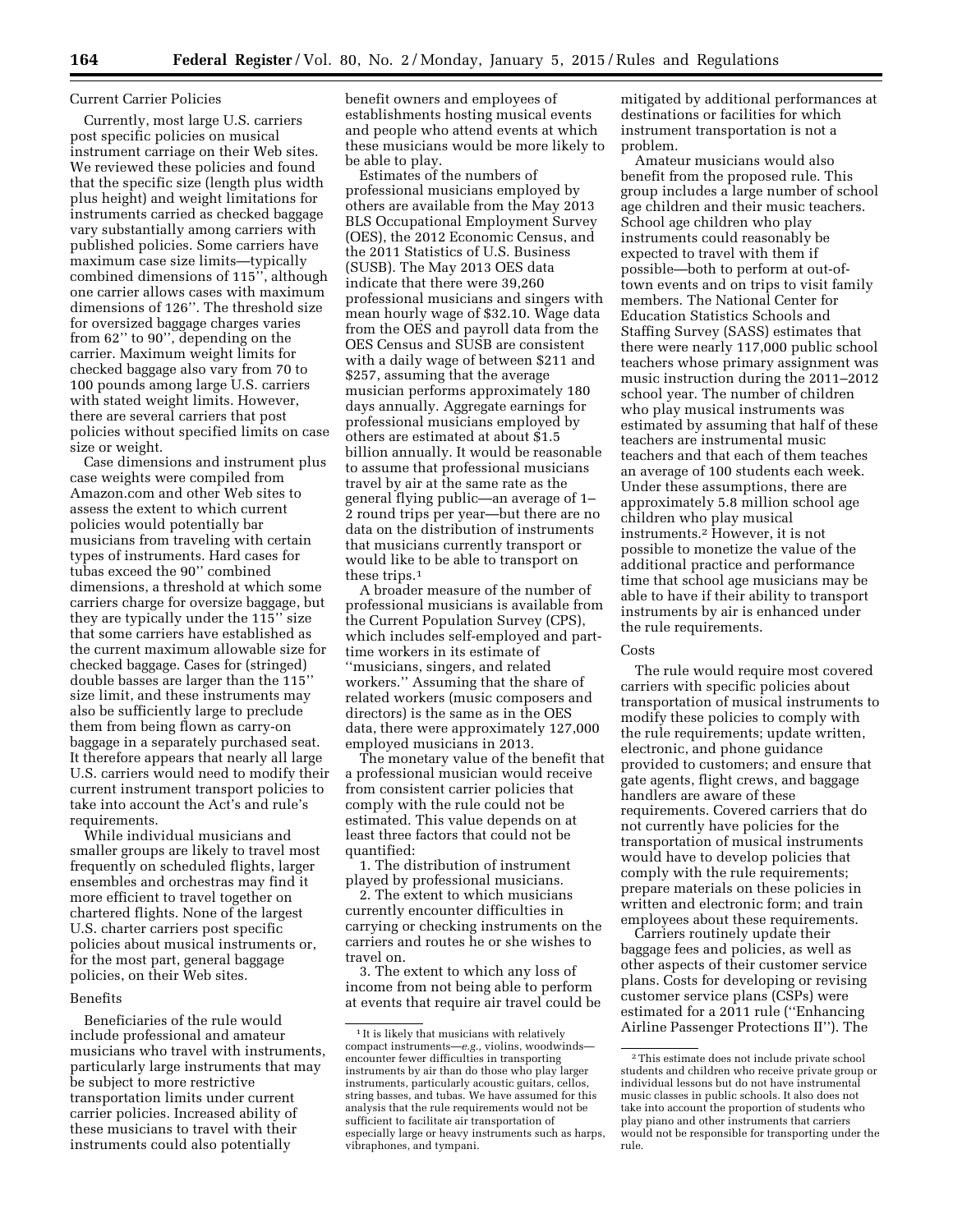accompanying regulatory evaluation estimated that it would cost large carriers with existing service plans an average of \$35,000 to develop compliant CSPs. Per-firm costs for smaller carriers—many of which did not have formal CSPs at the time the rule was promulgated—were estimated at about \$4,000 per firm. Based on tabulations from the BTS T–100 data for 2013 and our review of carrier Web site information, there are 12 large carriers that currently have specific musical instrument carriage plans and 86 other U.S. carriers that have less specific or no specific policies about transporting musical instruments. Using the percarrier cost estimates from the previous regulatory evaluation, modifying or developing musical instrument carriage policies is expected to cost about \$732,000.

Counter agents, gate agents, and baggage acceptance personnel will need to be informed of the new requirements, and periodic reminders or audits may need to be conducted to ensure compliance with compliant musical instrument transportation policies. Because only larger carriers are required to file employment information with the BTS on form P–10, data on industry employment was obtained from the 2013 BLS OES. Four categories of employees appear to be most likely to require training on compliant musical instrument transportation policies:

- Baggage and gate operations managers
- Counter and gate agents
- First-line supervisors of these agents
- Baggage acceptance clerks and handlers

However, each of these groups of employees is included within a more general occupational category of

employees, most of whom would not require specific training or communication about modified or newly developed musical instrument policies. Based on experience from previous regulatory evaluations, Econometrica developed estimates of the share of each of the four relevant categories of employees from the OES data who would need training. Each of these employees was assumed to require an average of 1 hour of training annually to ensure that they understand and comply with the rule requirements. Training time was valued at the average annual wage rates for each of these four labor categories.<sup>3</sup>

Based on the calculations shown in the table below, we estimate that the annual cost of this training for 98 affected U.S. carriers would be \$474,000.

| TABLE-ESTIMATED ANNUAL TRAINING COST FOR U.S. CARRIERS |  |
|--------------------------------------------------------|--|
|--------------------------------------------------------|--|

| <b>BLS</b> occupational category | Total<br>employees                  | Percent with<br>passenger<br>baggage<br>handling<br>responsibilities | Employees<br>requiring<br>training <sup>*</sup> | Hourly wage                        | Annual training<br>cost**               |
|----------------------------------|-------------------------------------|----------------------------------------------------------------------|-------------------------------------------------|------------------------------------|-----------------------------------------|
|                                  | 11.110<br>88,390<br>9,820<br>22.880 | 10<br>20<br>10<br>20                                                 | 1,111<br>17,678<br>982<br>4.576                 | \$55.34<br>17.77<br>26.58<br>15.80 | \$61,483<br>314,138<br>26.102<br>72.301 |
| Total                            | 132.200                             |                                                                      | 24.347                                          |                                    | 474.023                                 |

\* Econometrica, Inc. estimates.

\*\* Assumes one hour of training per employee required annually.

#### *B. Regulatory Flexibility Act*

The Regulatory Flexibility Act (5 U.S.C. 601 *et seq.*) requires an agency to review regulations to assess their impact on small entities unless the agency determines that a rule is not expected to have a significant economic impact on a substantial number of small entities. However, when notice and comment rulemaking is not necessary, the provisions of the Regulatory Flexibility Act do not apply. Nevertheless, the Department has evaluated the effects of this action on small entities and has determined that the action will not have a significant economic impact on a substantial number of small entities. The regulatory requirements imposed by this final rule cover some small entities, but the requirements will not have a significant impact on them because the rule does not require any carrier to modify its FAA-approved carry-on baggage program if that program does not already provide for accepting

musical instruments as ''cargo in passenger compartment'' and to be stowed in a passenger seat. Further, the additional requirements of the rule, such as transporting small musical instruments on the same terms as other carry-on bags, and transporting large musical instruments in seats or as checked baggage for the same fees that are charged to other passengers, do not impose significant costs on carriers. There may also be costs associated with training airline personnel to ensure that they understand these requirements and adhere to them but these costs are not significant. For these reasons, I hereby certify that this rule will not have a significant economic impact on a substantial number of small entities.

### *C. Executive Order 13132 (Federalism)*

This final rule has been analyzed in accordance with the principles and criteria contained in Executive Order 13132 (''Federalism''). This final rule does not include any provision that:

(1) Has substantial direct effects on the States, the relationship between the national government and the States, or the distribution of power and responsibilities among the various levels of government; (2) imposes substantial direct compliance costs on State and local governments; or (3) preempts State law. States are already preempted from regulating in this area by the Airline Deregulation Act, 49 U.S.C. 41713. Therefore, the consultation and funding requirements of Executive Order 13132 do not apply.

### *D. Executive Order 13084*

This final rule has been analyzed in accordance with the principles and criteria contained in Executive Order 13084 (''Consultation and Coordination with Indian Tribal Governments''). Because this final rule does not significantly or uniquely affect the communities of the Indian Tribal governments or impose substantial direct compliance costs on them, the

<sup>3</sup>Flight attendants may also need to receive some communication and training about the modified or

newly developed policies. However, the 2013 OES data do not report the number of flight attendants or their average hourly wage rates.